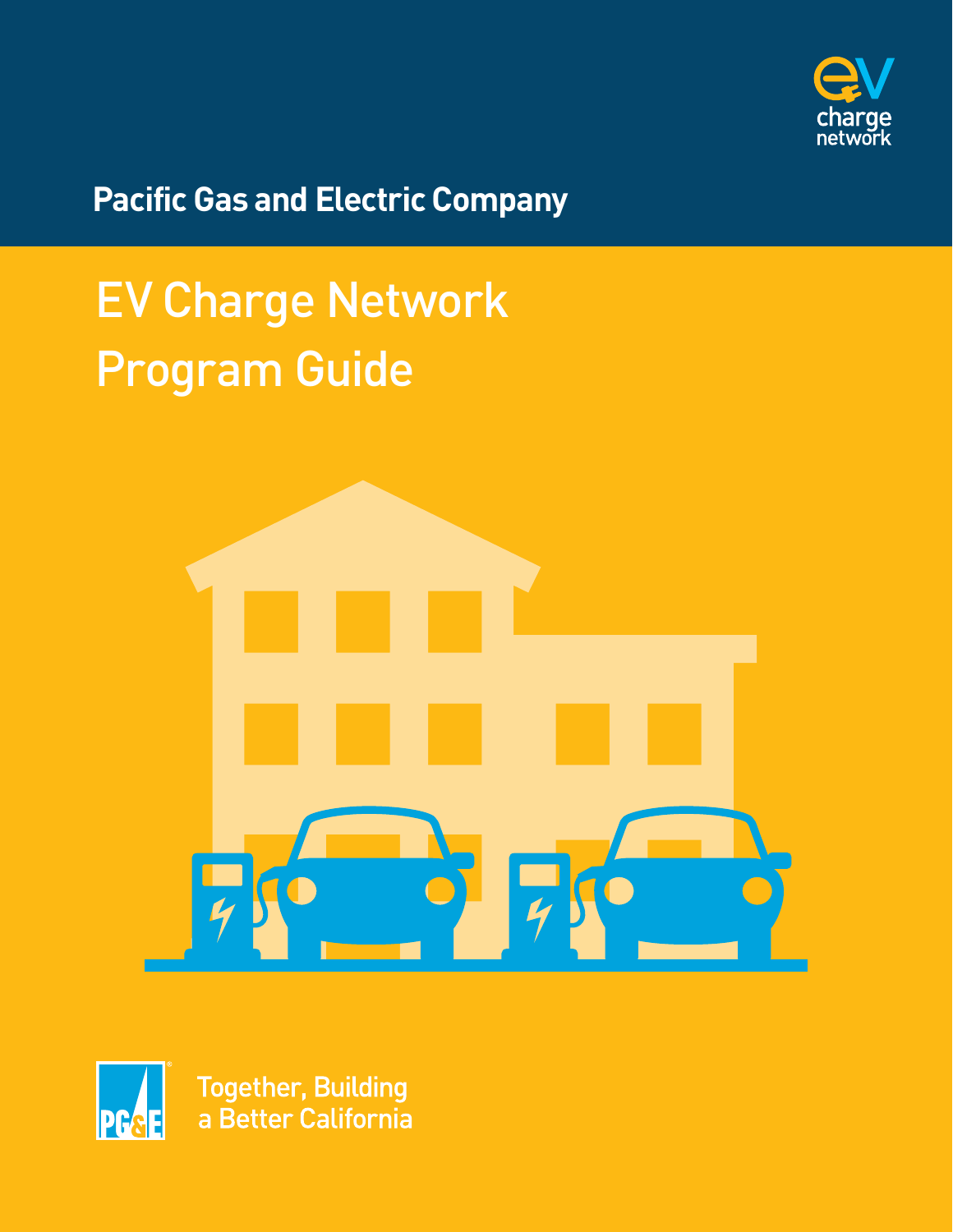

# Program overview

Pacific Gas and Electric Company (PG&E) launched the EV Charge Network program to install 7,500 EV chargers at multi-unit dwellings and workplaces throughout its service territory. This program provides an opportunity to contribute to California's clean energy goals while also investing in your property. If you have at least ten parking spots available to convert, you can take advantage of program rebates and incentives to help install EV chargers and receive assistance in permitting and construction, valued at approximately \$100,000.

### Program benefits

### Cost savings

PG&E pays for the infrastructure to supply electricity to each EV parking space, and for a portion of the charging equipment.

### Hands-on assistance

Experienced PG&E professionals will help guide you through the planning, installation and activation process.

#### Employee and resident satisfaction

Attract and retain employees or residents by offering EV charging and promoting clean energy use at your site.

### Climate action

Support California's greenhouse gas reduction goals by promoting the transition to low-emission transportation.

### Leadership by example

Position your organization as a leader in sustainability and innovation, and advance your own sustainability goals.

### Public health

Help improve air quality for California communities by reducing tailpipe emissions.

#### Key program features

- PG&E will pay for, maintain, and coordinate construction of infrastructure from the transformer to the parking space, often 60-80% of the total project cost.
- In addition to the infrastructure, a portion of the charging equipment cost will be paid for by PG&E (\$575 to \$2,300 per port).
- Program participants have the option to own the chargers themselves or have PG&E own them.
- Program participants can choose their charging equipment from an approved vendor list.
- Program participants can bill drivers or offer charging for free. They also decide access to the chargers, making them available to employees, fleet vehicles or the public.
- Program requires a minimum of 10 EV parking spaces per location.

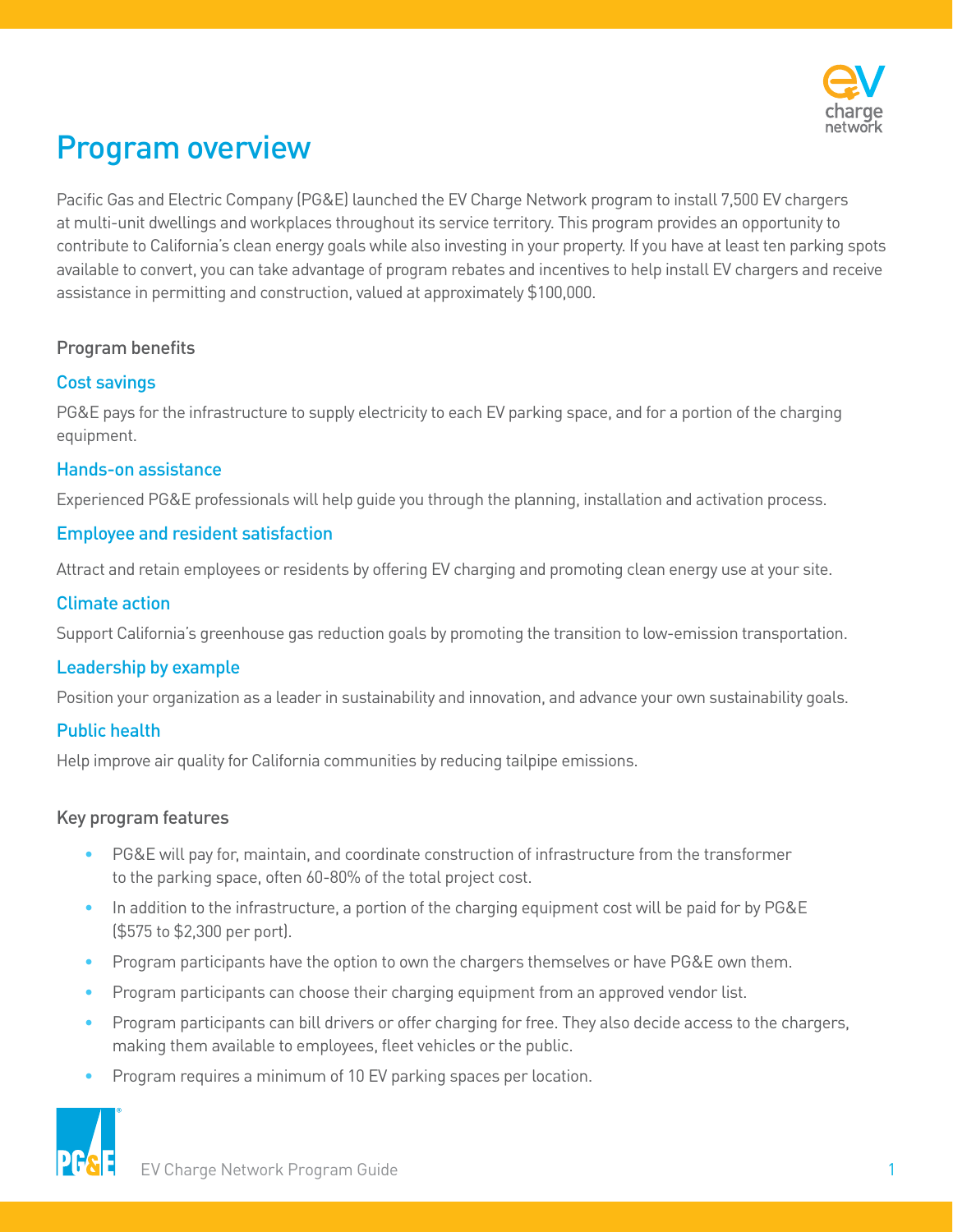

### Customer journey



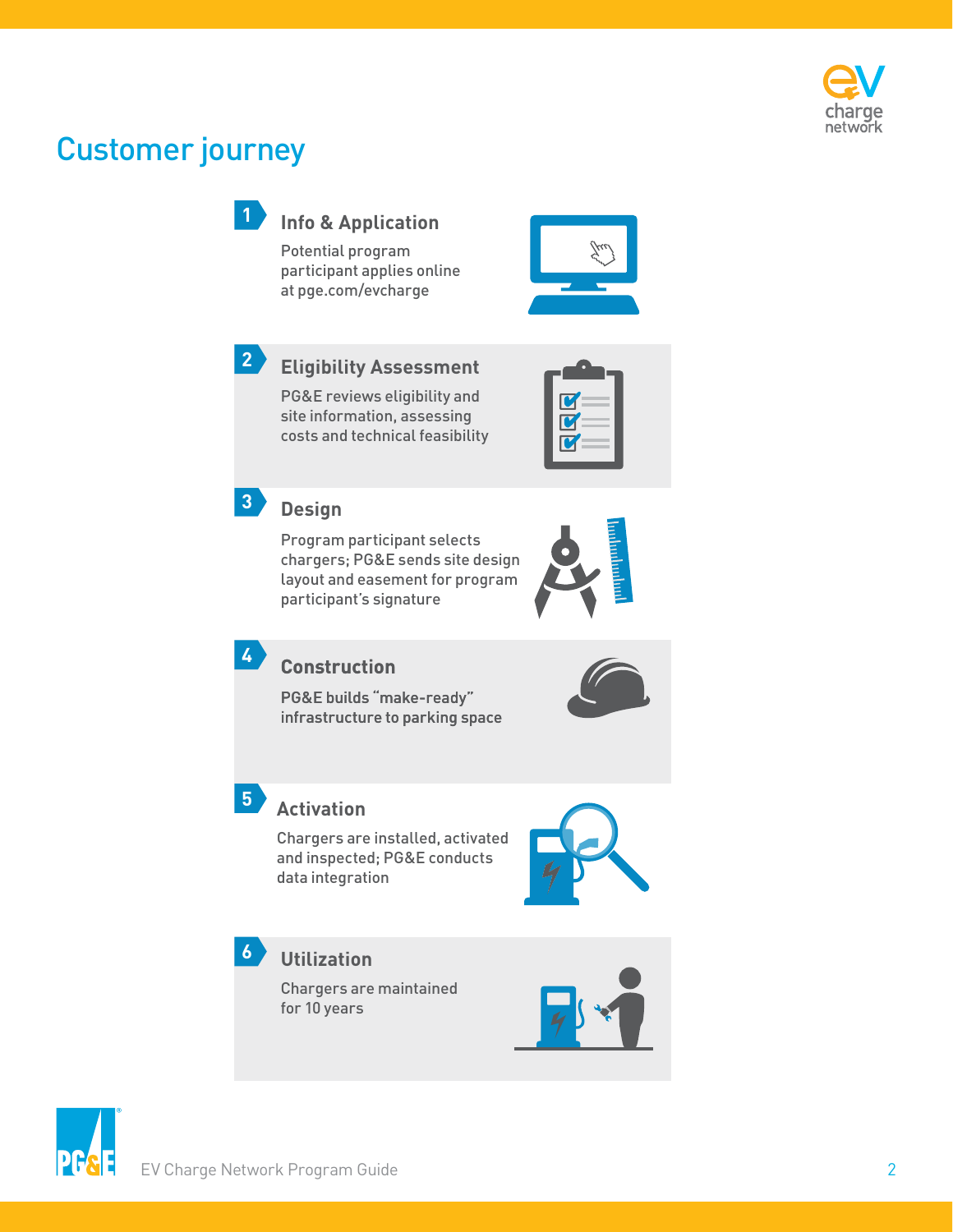

## **Ownership**

In many cases, program participants can choose whether they will own the chargers or have PG&E own them. Regardless of which ownership model is selected, PG&E will pay for, maintain, and coordinate all "make-ready" infrastructure from the pole to the parking space.



### Summary of ownership options

|                             | <b>EV CHARGE OWNER</b><br>(Program participant owns chargers)                                                      | <b>EV CHARGE SPONSOR</b><br>(PG&E owns chargers)                                                  |
|-----------------------------|--------------------------------------------------------------------------------------------------------------------|---------------------------------------------------------------------------------------------------|
| Eligibility                 | All program participants are eligible                                                                              | Eligible participants:<br>• Multi-unit dwellings<br>• Workplaces in disadvantaged<br>communities* |
| Costs                       | Program participant pays for the<br>installation of the EV charger and ongoing<br>costs; receives a partial rebate | Program participant submits a one-time<br>participant payment                                     |
| Charger<br><b>Selection</b> | Program participant chooses from full list<br>of approved vendors                                                  | Program participant chooses from limited<br>list of approved vendors                              |
| <b>Key Benefits</b>         | Offers more charger options and greater<br>control of maintenance and operations                                   | Offers lower overall costs                                                                        |

 of pollution, as defined by the California Environmental Protection Agency's CalEnviroScreen. For more information: https://oehha.ca.gov/calenviroscreen. \*"Disadvantaged communities" are defined as the top 25% of communities in PG&E's service area that are disproportionately burdened by multiple sources Additionally, please note that for the purposes of this program, workplaces of companies in the Fortune 1000 will not be considered part of a disadvantaged community, even if they are located in one.

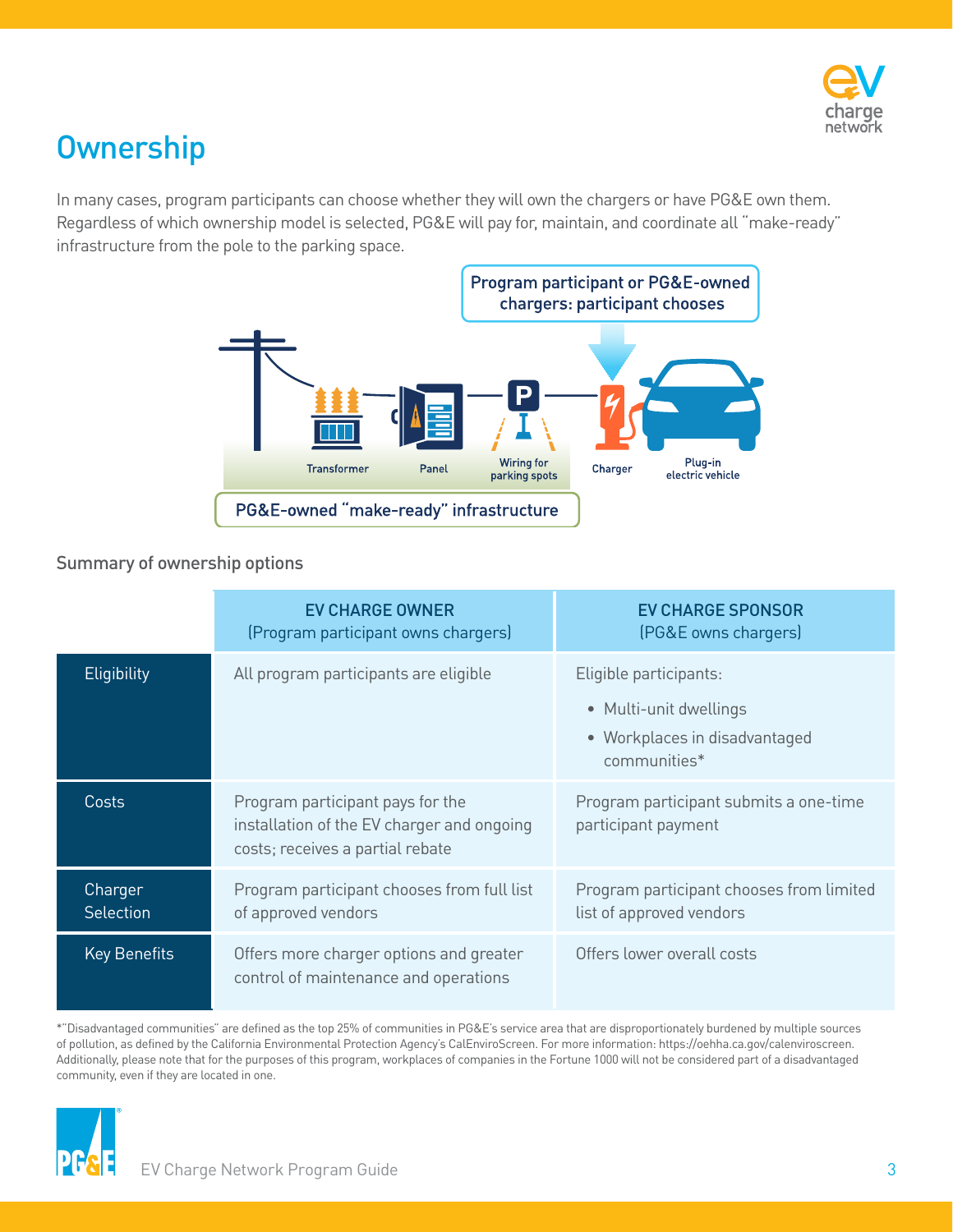

# **Costs**

Upfront costs will vary based on ownership model, customer segment, charging equipment selected and number of ports (ex. 10 ports = 10 parking spaces). Costs vary considerably by vendor, and program participants should visit the program website and speak with individual vendors for more details.

|                                                                       | <b>EV CHARGE OWNER</b><br>(Program participant owns chargers)                          | <b>EV CHARGE SPONSOR</b><br>(PG&E owns chargers)                                                           |
|-----------------------------------------------------------------------|----------------------------------------------------------------------------------------|------------------------------------------------------------------------------------------------------------|
| Make-ready costs<br>(infrastructure up<br>to the parking space)       | No cost to program participant                                                         |                                                                                                            |
| Charger installation<br>costs (\$150-\$1,850<br>per port)             | Responsibility of program<br>participant                                               | No cost to program participant                                                                             |
| Charger costs (\$1,000-<br>\$5,000 per port)                          | Program participant pays for<br>hardware; receives rebate based on<br>customer segment | Program participant submits a one-<br>time participation payment based on<br>customer segment and hardware |
| Annual costs (maintenance<br>& network fees; \$200-\$850<br>per port) | Responsibility of program<br>participant                                               | No cost to program participant                                                                             |
| Electricity costs (\$1,100-<br>\$5,000 per port annually)             | Responsibility of program participant, but may be recovered from EV drivers            |                                                                                                            |

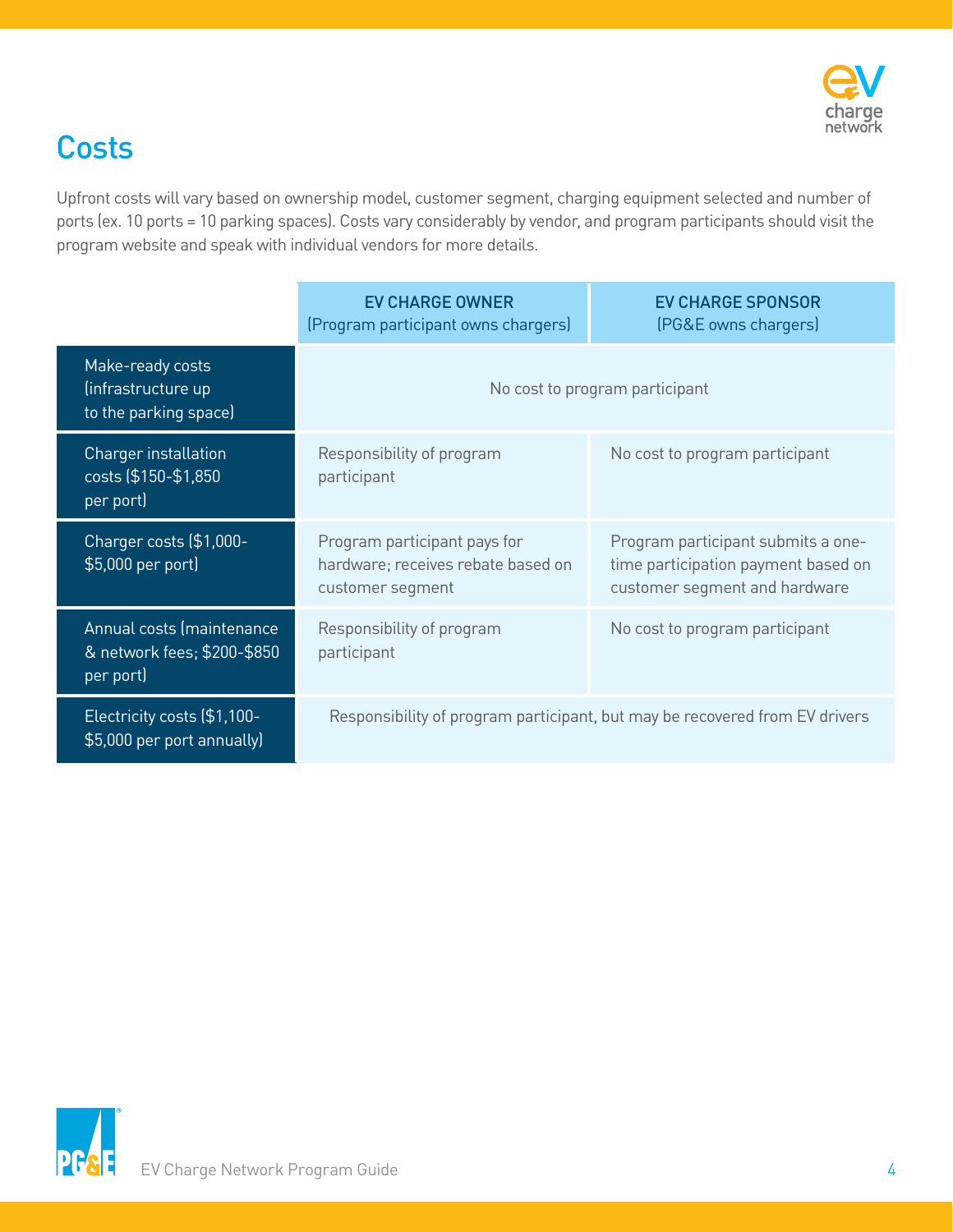

### Cost summary table

After determining customer segment and selecting ownership model and hardware, program participants can reference the table below to understand their costs. In all cases, PG&E will pay for the infrastructure from the pole to the parking space.

| <b>OWNERSHIP</b><br><b>OPTION</b> | <b>SEGMENT</b><br>(MUD = multi-unit dwelling;<br>WP= workplace)                                                                           | <b>HARDWARE COST</b>                                                                             | <b>INSTALLATION AND</b><br><b>ONGOING COST</b> |
|-----------------------------------|-------------------------------------------------------------------------------------------------------------------------------------------|--------------------------------------------------------------------------------------------------|------------------------------------------------|
| <b>EV Charge</b><br>Owner         | MUD in a disadvantaged<br>Program participant pays for all<br>chargers, then receives rebate<br>community<br>of \$2,300 per charging port | Costs vary by<br>vendor; visit<br>website or contact<br>vendors for more                         |                                                |
|                                   | MUD not in a disadvantaged<br>community                                                                                                   | Program participant pays for all<br>chargers, then receives rebate                               | detail                                         |
|                                   | WP in a disadvantaged<br>community                                                                                                        | of \$1,150 per charging port                                                                     |                                                |
|                                   | WP not in a disadvantaged<br>community                                                                                                    | Program participant pays for all<br>chargers, then receives rebate<br>of \$575 per charging port |                                                |
| <b>EV Charge</b><br>Sponsor       | MUD in a disadvantaged<br>community                                                                                                       | No cost to program participant                                                                   | No cost to program<br>participant              |
|                                   | MUD not in a disadvantaged<br>community                                                                                                   | Participation payment of \$1,150<br>per port                                                     |                                                |
|                                   | WP in a disadvantaged<br>community                                                                                                        |                                                                                                  |                                                |
|                                   | WP not in a disadvantaged<br>community                                                                                                    | $N/A$ – this segment is not<br>eligible for this ownership<br>option                             |                                                |

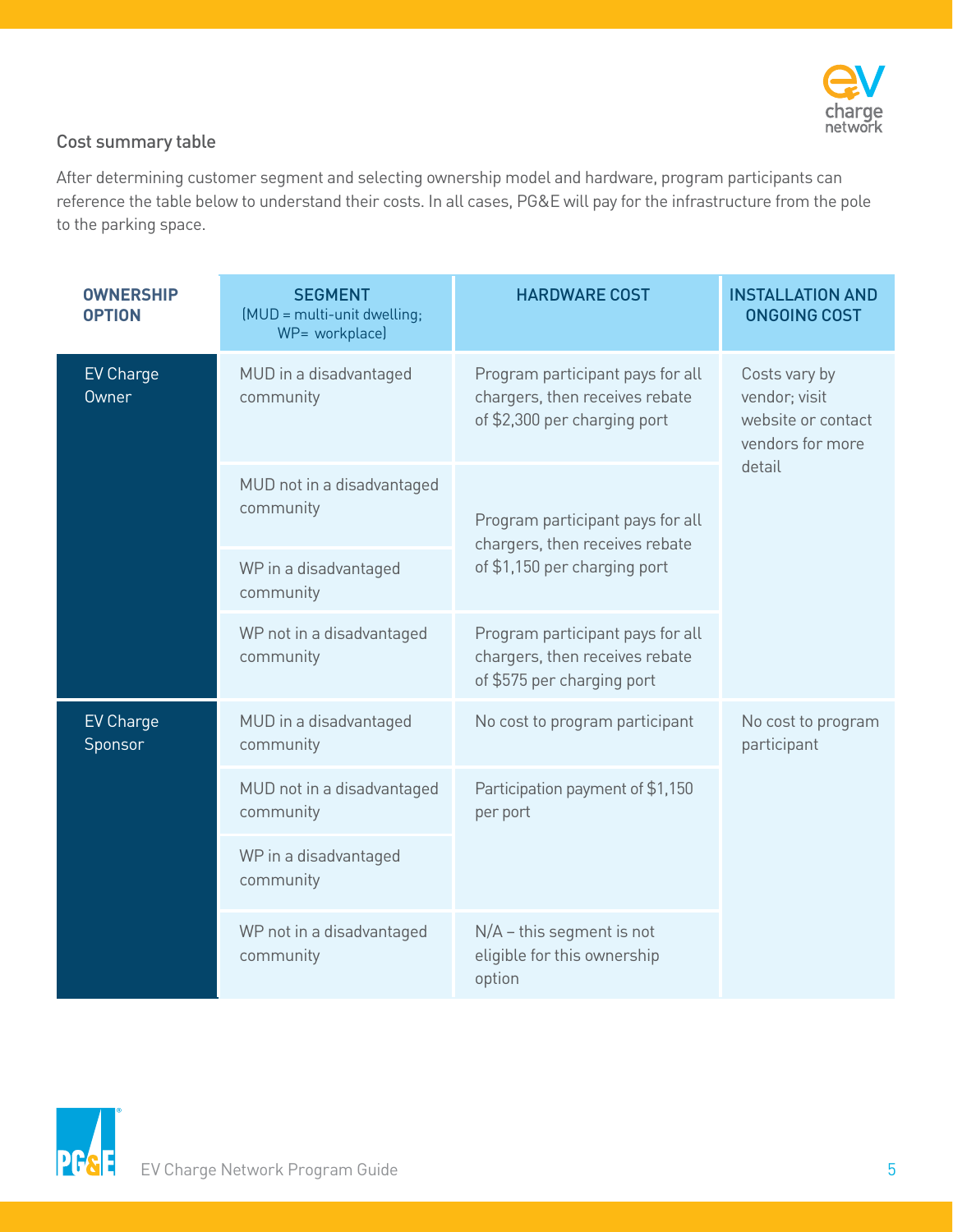

# Rates and pricing

Before the chargers become operational, program participants will select an electric rate and determine whether and how to recover electricity costs from EV drivers.

| <b>PRICING OPTIONS</b>    | <b>PASS-THROUGH PRICING</b>                                                                                  | <b>CUSTOM PRICING</b>                                                                                                                           |
|---------------------------|--------------------------------------------------------------------------------------------------------------|-------------------------------------------------------------------------------------------------------------------------------------------------|
| Rates                     | Program participant pays Time-of-Use (TOU) rate, using a dedicated meter that<br>serves only the EV chargers |                                                                                                                                                 |
| Pricing<br>for EV drivers | Program participant passes the TOU<br>rate directly to drivers                                               | Program participant creates their own<br>pricing structure, such as free charging<br>or flat-rate charging                                      |
| Pricing<br>implementation | Program participant communicates the<br>pricing structure to their vendor                                    | Program participant communicates the<br>pricing structure to their vendor, and<br>participates in the EV Charge Network<br>Load Management Plan |

### Collecting from drivers

The program participant will always pay for electric service to the EV charging stations. If a program participant chooses to bill drivers for charging sessions to recover their costs, this is the process:

- 1. The program participant tells their vendor the pricing structure they want for drivers.
- 2. The vendor collects payments from drivers as they use the chargers.
- 3. The program participant pays their monthly electricity bill for service to the chargers.
- 4. The vendor transfers to the program participant the funds they've collected from drivers (details to be negotiated between the vendor and program participant).

### Load management plan

Program participants who choose to implement their own custom pricing, such as free charging or a flat fee, must participate in the EV Charge Network Load Management Plan. Through the Load Management Plan, participants will be requested to shift the amount of EV charging at their site on certain occasions (called "events") to support the grid. Sometimes PG&E will ask participants to increase EV charging at their site, such as times when there is significant generation of renewable energy like solar. Other times, PG&E will ask participants to decrease EV charging at their site, such as times when there is high demand for electricity. For more information on the Load Management Plan, visit the program website.